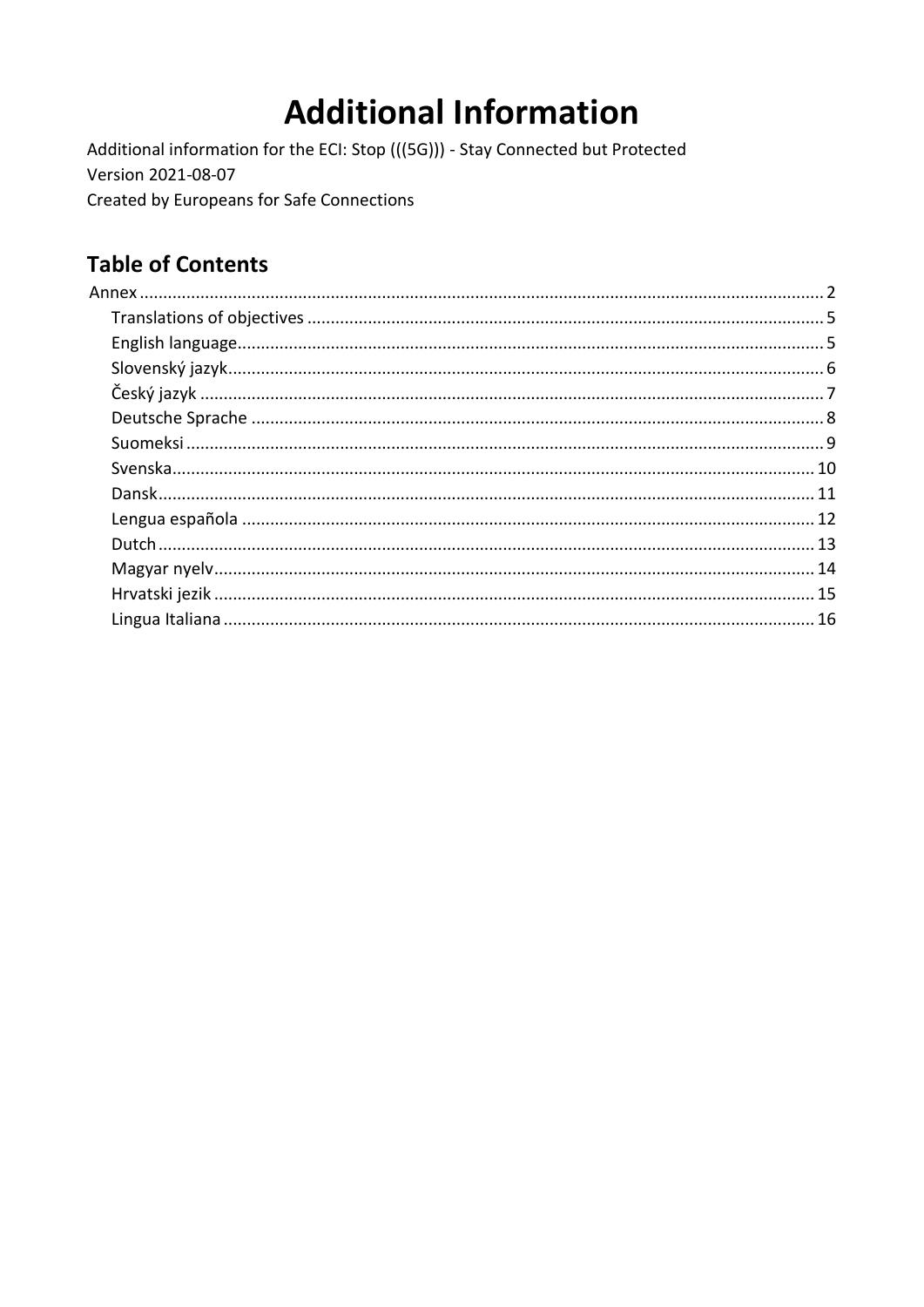## <span id="page-1-0"></span>**Annex**

Because of the many hazards arising from 5G we call for a moratorium on the deployment of 5G until all adverse effects have been fully investigated. We request the EU to abide by EU laws and values and propose legislation as follows:

## Enact regulation to protect all life from radio frequency and microwave radiation

Hundreds of peer-reviewed scientific studies independent from industry including the [most recent](https://ehtrust.org/science/top-experimental-epidemiological-studies/)  [research](https://ehtrust.org/science/top-experimental-epidemiological-studies/) prove radiofrequency electromagnetic fields (RF EMF) have [harmful bioeffects](https://www.sciencedirect.com/science/article/pii/S0891061815000599#tbl0020) at intensities [millions of times lower](https://www.researchgate.net/publication/283017154_How_to_Approach_the_Challenge_of_Minimizing_Non-Thermal_Health_Effects_of_Microwave_Radiation_from_Electrical_Devices) than current limits. We demand the application of the precautionary principle to RF EMF in order to protect against risks to the environment and human health

#### **Ten proposals to implement in EU law**

- 1 Enact RF EMF exposure limits based on **all health and biological effects**, not only those related to temperature, to protect humans – above all children, pregnant women, patients, the elderly, the infirm, electrohypersensitive people (EHS), those injured by this radiation and those using electromedical devices or implants; apply **the precautionary principle**
- 2 Update [Recommendation 1999/519/EC](https://eur-lex.europa.eu/legal-content/EN/TXT/?uri=celex:31999H0519) and [Workplace Directive 2013/35/EU.](https://eur-lex.europa.eu/legal-content/EN/TXT/?uri=celex%3A32013L0035) These "*should be regularly reviewed and reassessed*"
- 3 [Recommendation 1999/519/EC](https://eur-lex.europa.eu/legal-content/EN/TXT/?uri=celex:31999H0519) and [Workplace Directive 2013/35/EU](https://eur-lex.europa.eu/legal-content/EN/TXT/?uri=celex%3A32013L0035) "*must be based on the best available scientific data"*. We demand limits are set to the **MOST PROTECTIVE AMONG ALL** scientific and empirical guidelines available, including
	- [Council of Europe Resolution 1815](http://assembly.coe.int/nw/xml/XRef/Xref-XML2HTML-en.asp?fileid=17994&)
	- [Bioinitiative 2012](https://bioinitiative.org/conclusions/)
	- [Building biology evaluation guidelines](http://www.emfinspect.com/wp-content/uploads/2018/07/SBM-Germany-2015.pdf)
	- [EUROPAEM EMF Guideline 2016](https://pubmed.ncbi.nlm.nih.gov/27454111)
- 4 Ensure additional exposure guidelines are made by scientists with biomedical expertise and who are **free from conflicts of interest**: appoint a new panel or expand SCHEER's activities to assess RF EMF's bioactive parameters
- 5 Ensure the testing of wireless devices, antennas and their operation assesses all biologically active parameters of RF EMF
- 6 Replace wireless connections with **cables**. Do so immediately in places such as hospitals, kindergartens, schools, retirement homes, all public buildings
- 7 Educate the public on the hazards associated with wireless connections and how to minimize exposure (e.g. using cables)
- 8 Advise member states to provide **low/no radiation zones** in municipalities. Declare all nature reserves and parks low/no radiation zones
- 9 In order to protect human health and bio-integrity, ask EU citizens for informed consent before exposing them to RF EMF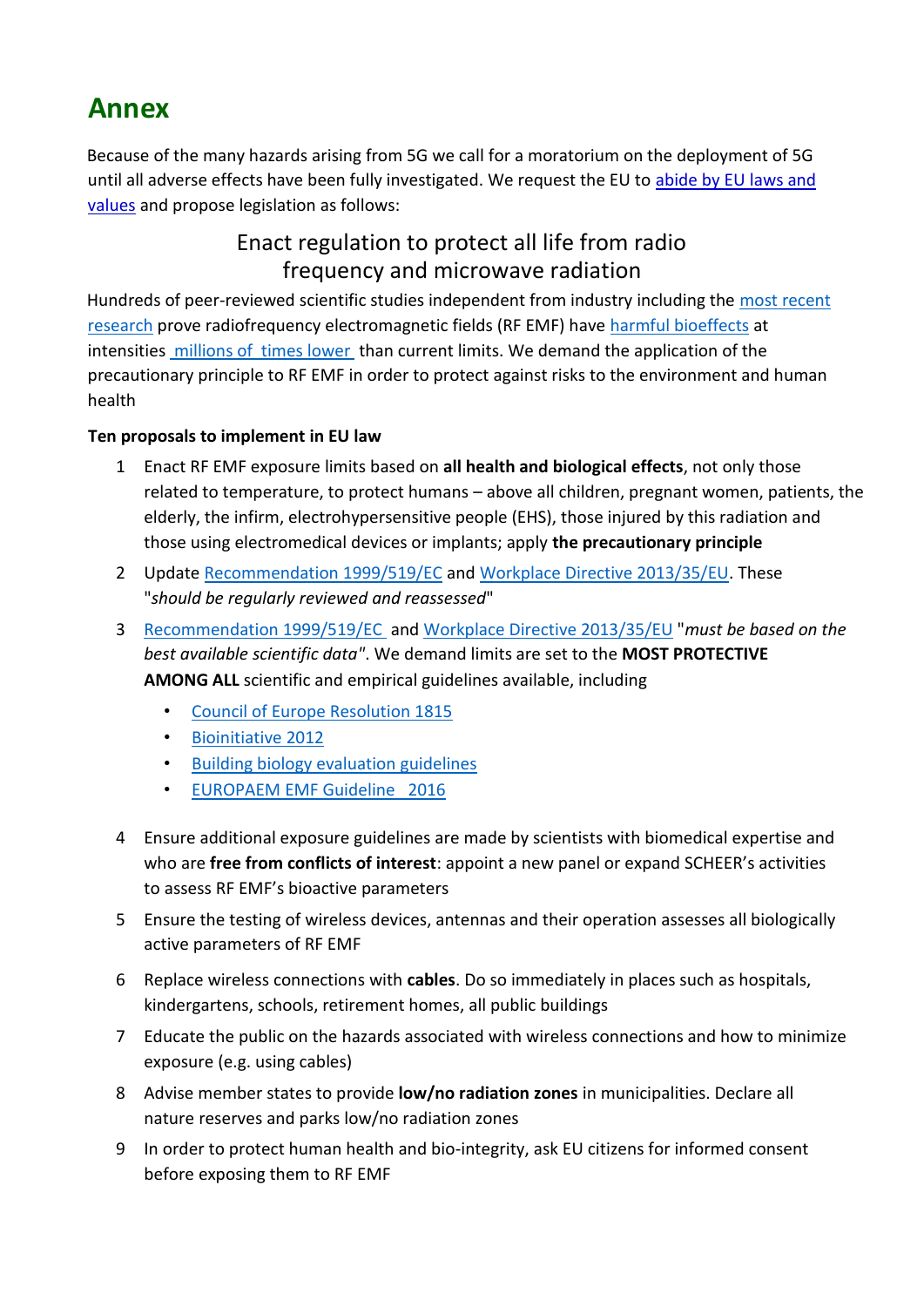10 On the basis of the **precautionary principle**, enact a directive regarding RF EMF exposure limits for the protection of **fauna and flora**

### Enact stronger regulation to protect the environment from all the impacts of 5G and digitalization

Far from being a step towards an energy efficient and sustainable future, 5G and the introduction of the Internet of Things will greatly contribute to pollution and resource depletion. By 2025 they could account for [20% of worldwide electricity consumption](https://www.researchgate.net/publication/320225452_Total_Consumer_Power_Consumption_Forecast) 

#### **Eight proposals to implement in EU law**

- 11 Update [Directive 2011/92/EU](https://eur-lex.europa.eu/legal-content/EN/TXT/?uri=celex%3A32011L0092) to include 5G deployment and all telecommunication as **projects** in Annex 1 to ensure that such projects are made subject to environmental assessment or a screening as prescribed by the directive
- 12 Reduce the massive electricity consumption caused by digital communication technology by prioritizing wired and low energy solutions in the action plan for the [European Green Deal](https://ec.europa.eu/info/strategy/priorities-2019-2024/european-green-deal_en)
- 13 Include "Waste from Electrical and Electronical Equipment" (WEEE), other waste products, and the environmental impacts of mining for rare earth minerals and metals used in electronical equipment in the ["Zero pollution action plan"](https://ec.europa.eu/environment/strategy/zero-pollution-action-plan_en)
- 14 Update [Ecodesign Directive from 2009](https://eur-lex.europa.eu/legal-content/EN/ALL/?uri=CELEX%3A32009L0125) setting tight limits to resource and energy waste of all connected devices including antennas and satellites
- 15 Recognize all biologically harmful parameters of RF EMF as a **pollutant**. Include them in all relevant EU Policies and Directives
- 16 I[n](https://ec.europa.eu/jrc/en/research-topic/environmental-monitoring)clude monitoring of all biological harmful parameters of RF EMF in Environmental [monitoring programmes,](https://ec.europa.eu/jrc/en/research-topic/environmental-monitoring) [Biodiversity Strategy 2030,](https://ec.europa.eu/environment/strategy/biodiversity-strategy-2030_en) [EU Nature restoration targets,](https://ec.europa.eu/environment/strategy/biodiversity-strategy-2030/eu-nature-restoration-targets_en) [Habitats](https://ec.europa.eu/environment/nature/legislation/index_en.htm)  [and Birds Directives](https://ec.europa.eu/environment/nature/legislation/index_en.htm) and [Natura 2000](https://ec.europa.eu/environment/nature/natura2000/index_en.htm)
- 17 Call for an immediate moratorium on 5G satellites mega-constellations worldwide until the environmental adverse effects are resolved
- 18 Make an environmental impact assessment of all space projects a priority within the **European Space Policy**

## Enact effective data protection to safeguard our privacy, security and freedom

Current data protection is insufficient in an Internet of Bodies and Things scenario in which all devices are collecting our data 24/7, to be processed as **Big Data by artificial intelligence which** has been proven to [reproduce and aggravate discrimination.](https://www.scientificamerican.com/article/how-a-machine-learns-prejudice/) It is also extremely concerning that [70% of](https://enterpriseiotinsights.com/20191024/channels/news/surveillance-cams-and-c-v2x-to-take-70-of-5g-iot-share-says-gartner)  [investment in 5G is in surveillance systems,](https://enterpriseiotinsights.com/20191024/channels/news/surveillance-cams-and-c-v2x-to-take-70-of-5g-iot-share-says-gartner) including facial recognition cameras and drones.

#### **Five proposals to implement in EU law**

- 19 Launch an impact assessment of the effects of 5G, including connected objects and bodies, on personal data protection and evaluate compliance against current data protection laws
- 20 Protect citizens against the increasing cybercrime by applying the principle of data minimization to collection via wireless (such as medical and banking data)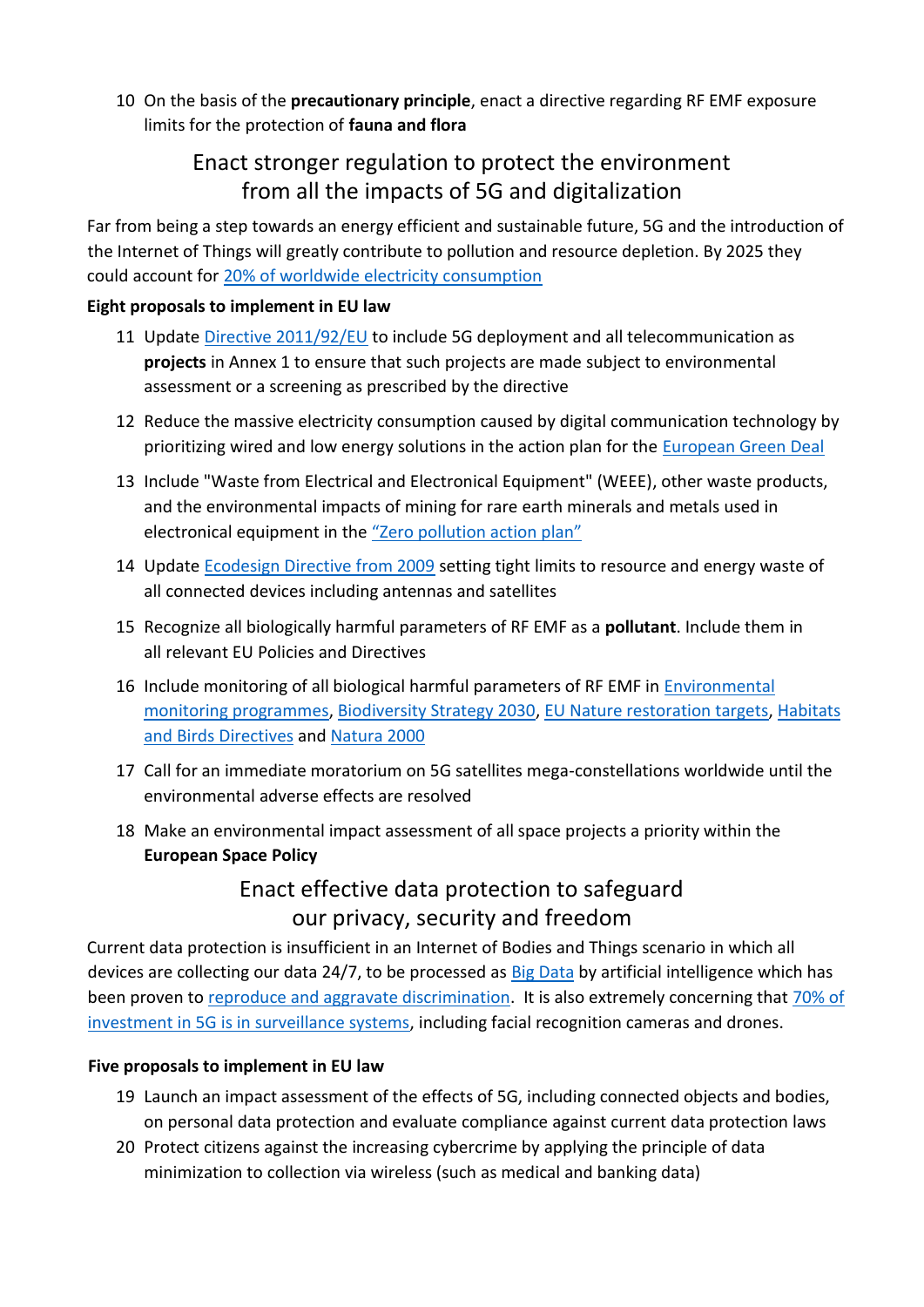- 21 Ensure the [European Data Protection Board](https://edpb.europa.eu/edpb_en) fight actively and independently against discrimination and digital rights violations
- 22 Require each citizen's explicit consent in order to subject their data to any automated procedure
- 23 Organize public debates on whether or to what extent to authorise digital innovations, led by scientists with biomedical expertise and who are free from conflicts of interest: appoint a new ethics committee or expand EGE's activities
- \* all references in draft legal act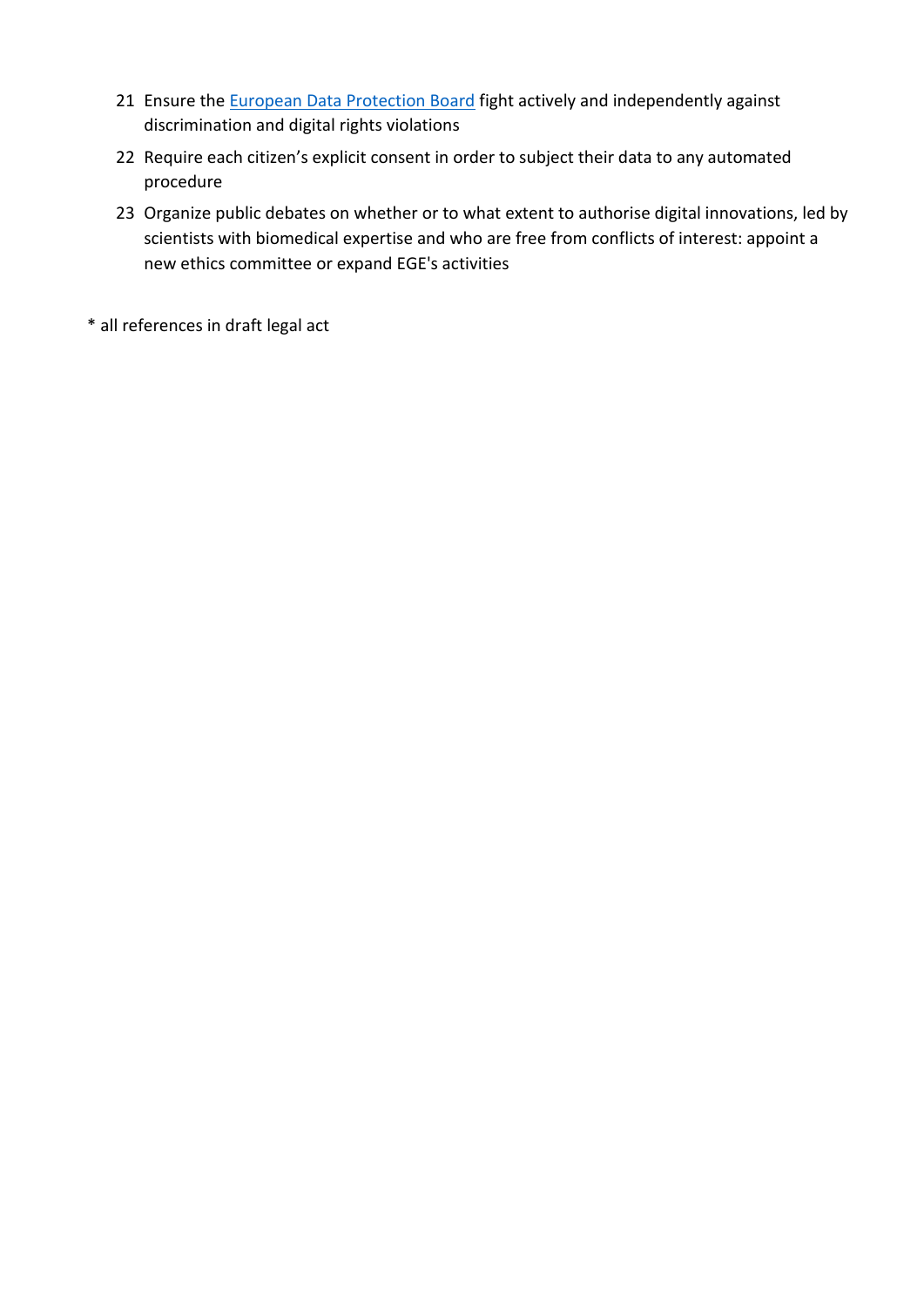## <span id="page-4-0"></span>**Translations of objectives**

We provide translations into some languages. Dear Commission, please, consult for official translation with us.

#### English language

<span id="page-4-1"></span>5G deployment is putting our rights to a healthy environment, freedom and privacy at stake

We call on the Commission to propose legislation to protect citizens and the environment from these threats:

*Humans, fauna and flora are being harmed by radiation. Current exposure limits provide insufficient protection — especially for vulnerable people (like children, pregnant women, patients, the elderly), animals, pollinating insects and plants* 

**Enact regulation to protect all life from radio frequency and microwave radiation \***

*With 5G the amount of connected electronic devices, antennas and satellites will explode. Unsustainable energy consumption, radiation emissions, harmful mining and pollution will follow, which will endanger biodiversity and natural habitats*

**Enact stronger regulation to protect the environment from all the impacts of 5G and digitalization \***

*5G enables massive data collection and surveillance by connected objects. This will increase the risk of cybercrime, data leak, theft, resale and misuse of artificial intelligence*

**Enact effective data protection to safeguard our privacy, security and freedom \***

<span id="page-4-2"></span>*\* specific proposals in the annex*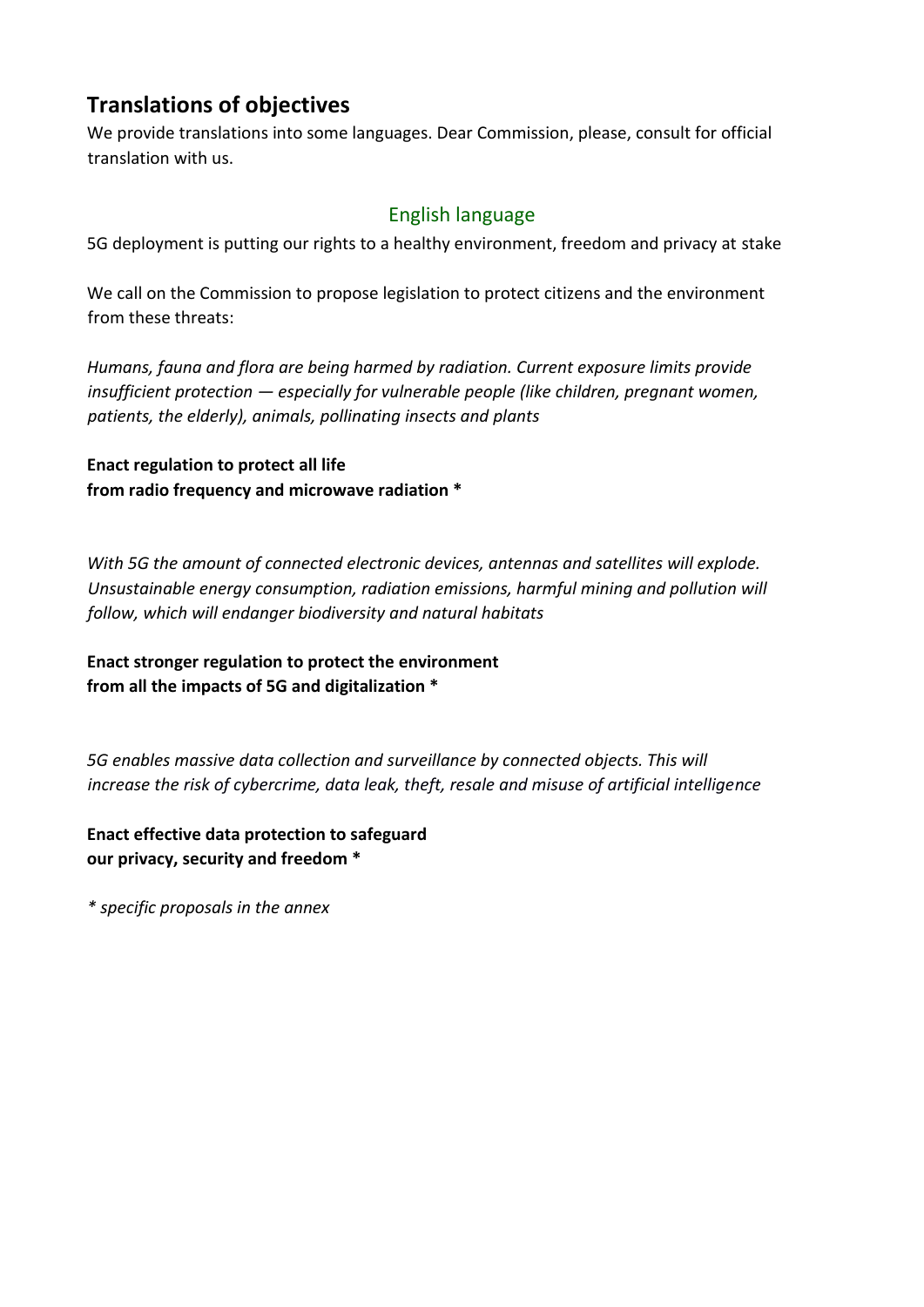#### Slovenský jazyk

Kontakt: [personal data redacted]

## *Stop (((5G))) - Zostaň pripojený, ale chránený*

Nasadzovanie 5G hazarduje s našimi právami na zdravé životné prostredie, slobodu a súkromie.

Vyzývame Komisiu, aby navrhla právne predpisy na ochranu občanov a životného prostredia pred týmito ujmami:

*Ľudia, fauna a flóra sú poškodzované žiarením. Súčasné expozičné limity poskytujú nedostatočnú ochranu - najmä pre zraniteľné osoby (ako deti, tehotné ženy, pacientov, seniorov), zvieratá, opeľujúci hmyz a rastliny*

• **Uzákoňte regulácie na ochranu všetkých foriem života pred rádiovými frekvenciami a mikrovlnným žiarením \***

*S 5G sa prudko rozrastie množstvo pripojených elektronických zariadení, antén a satelitov. To spôsobí neudržateľnú spotrebu energie, emisie žiarenia, škodlivú ťažbu a znečistenie, čo ďalej ohrozí biodiverzitu a prírodné biotopy* 

• **Prijmite prísnejšiu reguláciu na ochranu životného prostredia pred všetkými dopadmi 5G a digitalizácie \***

*5G umožňuje masívny zber údajov a dohľad vďaka prepojeným objektom. To predstavuje zvýšené riziko kybernetickej kriminality, úniku dát, krádeží, kšeftovania a zneužitia umelej inteligencie*

• **Prijmite účinnú ochranu údajov na zabezpečenie nášho súkromia, bezpečnosti a slobody \***

<span id="page-5-0"></span>*\* Konkretizované požiadavky sú v prílohe*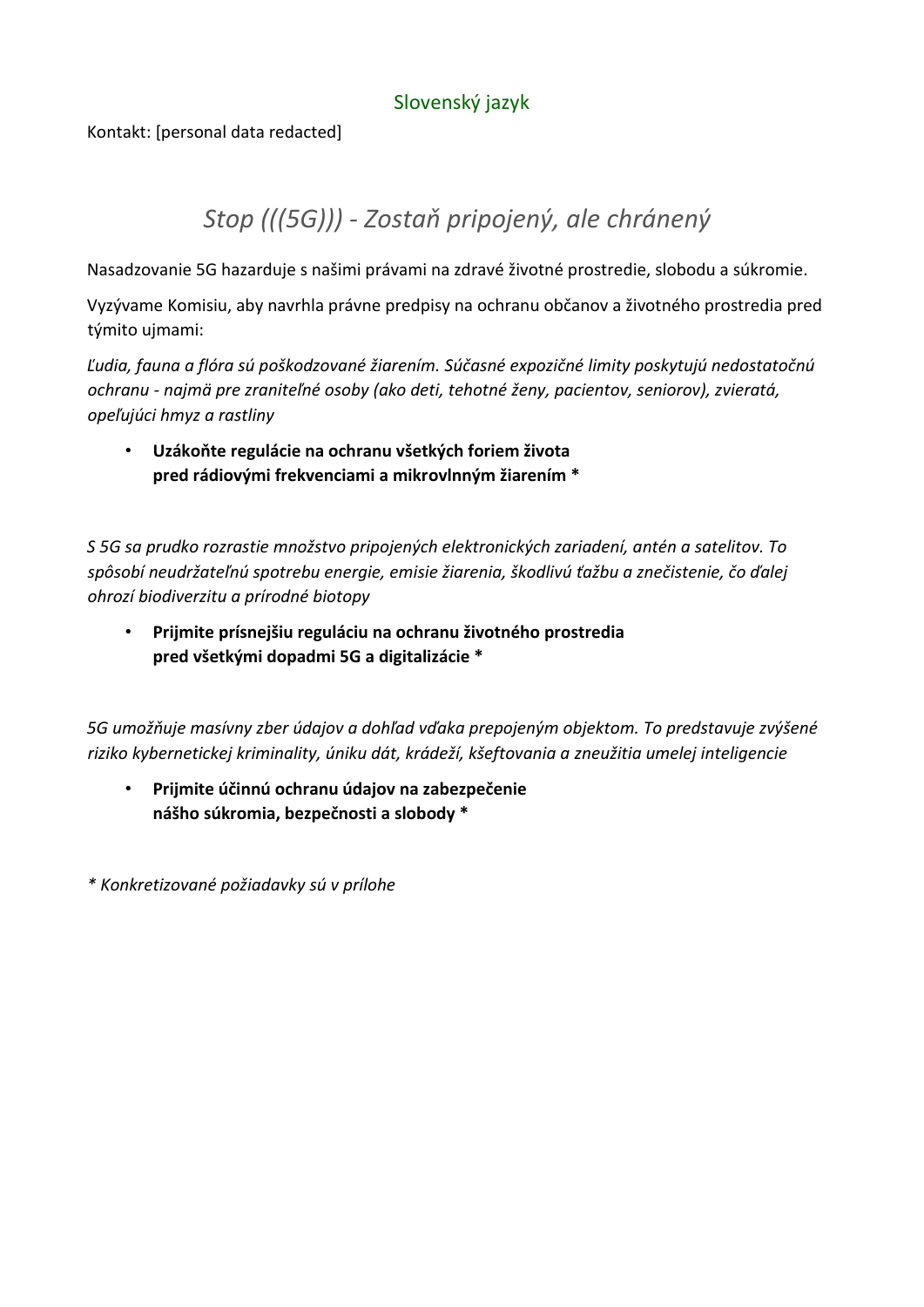### Český jazyk

#### Kontakt: [personal data redacted]

## *Stop (((5G))) - Zůstat připojeni, být však chráněni*

Zavádění 5G ohrožuje naše práva na zdravé životní prostředí, svobodu a soukromí.

Vyzýváme Komisi, aby navrhla právní předpisy na ochranu občanů a životního prostředí před těmito hrozbami:

*Lidé, fauna a flóra jsou vystavováni škodlivému záření. Současné limity pro expozici radiofrekvenčnímu a mikrovlnnému záření neposkytují dostatečnou ochranu - zejména pro zranitelné osoby (jako děti, těhotné ženy, pacienty, seniory), zvířata, opylující hmyz a rostliny.*

• **Zaveďte předpisy na ochranu všeho živého před radiofrekvenčním a mikrovlnným zářením \***

*S rozšiřováním 5G prudce vzroste množství připojených elektronických zařízení, antén a satelitů. Bude docházet k neudržitelné spotřebě energie, emisím záření, škodlivé těžbě a znečištění, což ohrozí biologickou rozmanitost a přírodní stanoviště.*

• **Zaveďte přísnější předpisy na ochranu životního prostředí vůči veškerým negativním dopadům 5G a digitalizace. \***

5G umožní masivní sběr dat a sledování připojených objektů a představuje zvýšené riziko kyberkriminality, úniku dat, jejich krádeže, dalšího prodeje a zneužití umělé inteligence.

- **Zaveďte účinnou ochranu údajů, abyste chránili naše soukromí, bezpečnost svobodu\***
- <span id="page-6-0"></span>*\* Konkretní požadavky uvádíme v příloze*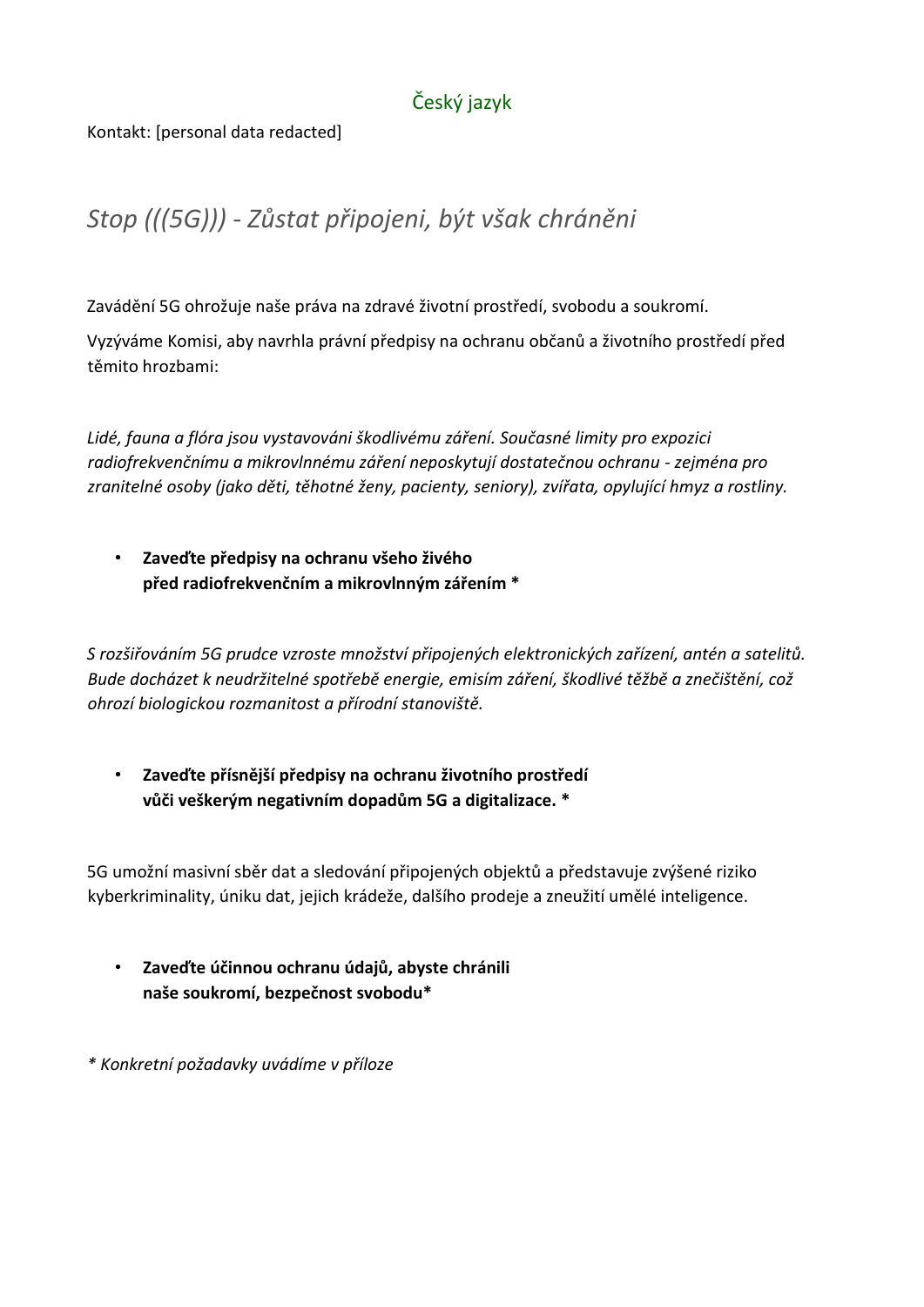#### Deutsche Sprache

Kontakt: [personal data redacted]

#### *Stop (((5G))) - Stay Connected but Protected*

Die 5G-Einführung gefährdet unsere Rechte auf eine gesunde Umwelt, Freiheit und Privatsphäre.

Wir fordern die Kommission auf, Rechtsvorschriften zum Schutz der Bürger und der Umwelt vor diesen Bedrohungen vorzulegen:

*Menschen, Fauna und Flora werden durch Strahlung geschädigt. Die derzeitigen Grenzwerte bieten unzureichenden Schutz - insbesondere für gefährdete Personen (wie Kinder, Schwangere, Patienten, ältere Menschen), Tiere, bestäubende Insekten und Pflanzen.*

• **Sorgen Sie für den Erlass von Vorschriften zum Schutz allen Lebens vor Hochfrequenz- und Mikrowellenstrahlung \***

*Mit 5G wird die Zahl der vernetzten elektronischen Geräte, Antennen und Satelliten explodieren. Ein nicht nachhaltiger Energieverbrauch, Strahlungsemissionen, schädlicher Bergbau und Umweltverschmutzung werden die Folge sein, was die biologische Vielfalt und natürliche Lebensräume gefährdet.*

• **Sorgen Sie für den Erlass strengerer Vorschriften zum Schutz der Umwelt vor allen Auswirkungen von 5G und der Digitalisierung\***

*5G ermöglicht eine massive Datenerfassung und Überwachung durch vernetzte Objekte. Dies wird das Risiko von Cyberkriminalität, Datenlecks, Diebstahl, Weiterverkauf und Missbrauch künstlicher Intelligenz erhöhen.*

• **Sorgen Sie für den Erlass von wirksamem Datenschutz, um unsere Privatsphäre, Sicherheit und Freiheit zu schützen\***

<span id="page-7-0"></span>*\* spezifische Vorschläge im Anhang*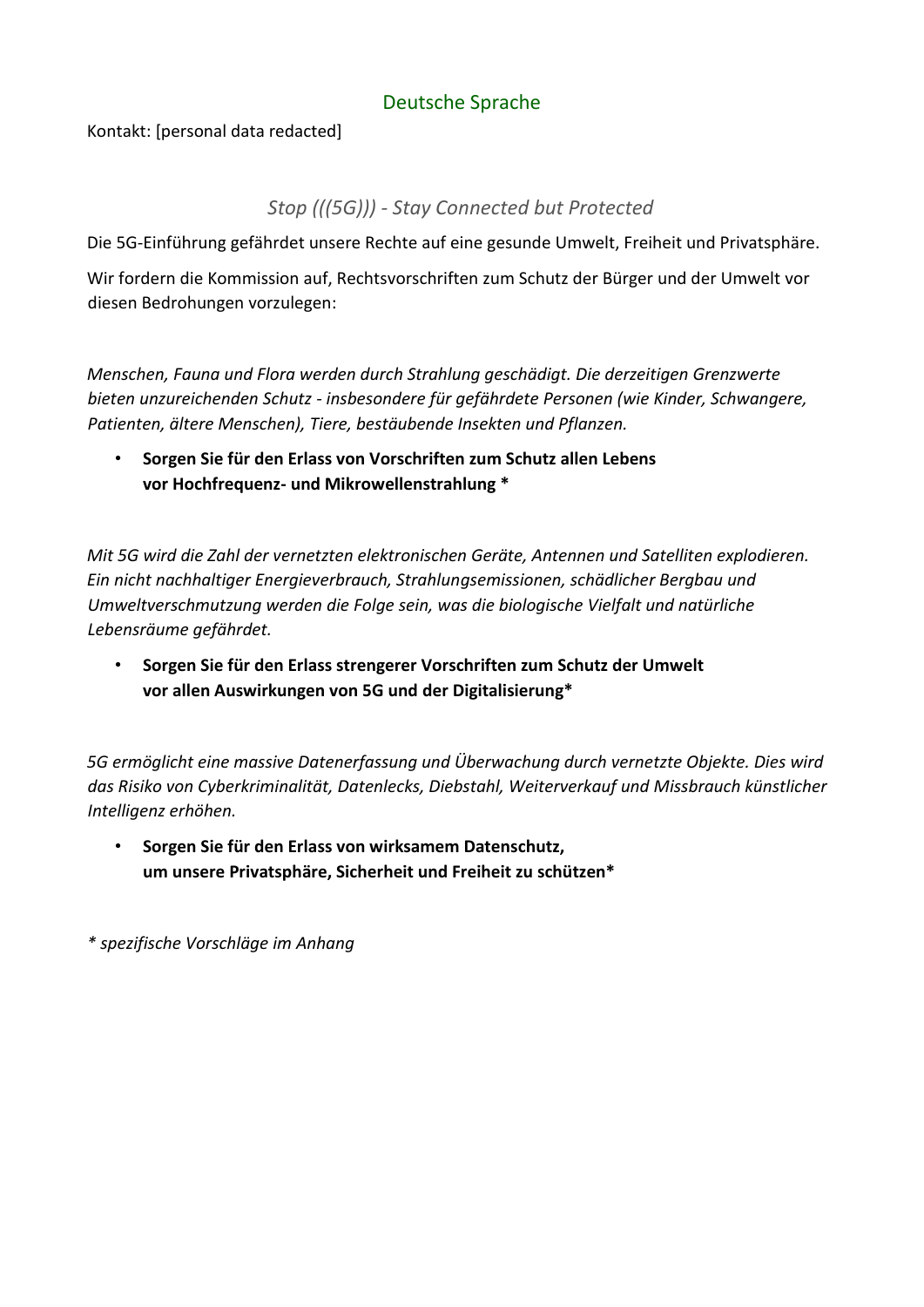#### Suomeksi

#### Kontakt: [personal data redacted]

*Stop (((5G)))- ollaan netissä turvallisuus huomioiden* 

5G:n käyttöönotto vaarantaa oikeutemme terveelliseen ympäristöön, vapauteen ja yksityisyyteen.

Pyydämme EU komissiota laatimaan lait, jotka suojelevat kansalaisia ja ympäristöä näiltä uhkilta:

*Säteily vahingoittaa ihmisiä, eläimiä ja kasveja. Nykyiset säteilyn raja-arvot eivät suojele riittävästi etenkään haavoittuvimpia ihmisiä (lapsia, raskaana olevia naisia, sairaita, vanhuksia), eläimiä, pölyttäjähyönteisiä eivätkä kasveja.*

• **Laatikaa lait, jotka suojelevat kaikkea elämää radiotaajuiselta ja mikroaaltosäteilyltä \***

*5G:n käyttöönoton myötä toisiinsa liitettyjen elektronisten laitteiden, lähetysantennien ja satelliittien määrä kasvaa räjähdysmäisesti. Tästä seuraavat kestämätön energian kulutus, säteilymäärä, vahingollinen kaivostoiminta ja saastuminen. Nämä puolestaan vaarantavat luonnon monimuotoisuuden ja lajien elinalueet.*

• **Laatikaa tehokkaammat lait suojelemaan ympäristöä kaikilta 5G:n ja digitalisaation mukanaan tuomilta haitallislta vaikutuksilta \***

*5G mahdollistaa massiivin tietojen keräyksen ja valvonnan toisiinsa kytkettyjen laitteiden kautta. Tämä lisää kyberrikollisuuden, tietovuotojen ja -varkauksien, tiedon jälleenmyynnin sekä keinoälyn avulla tapahtuvan väärinkäytön riskiä.*

• **Laatikaa lait, jotka takaavat tehokkaan tietosuojan niin, että yksityisyytemme, turvallisuutemme ja vapautemme säilyvät. \***

<span id="page-8-0"></span>\* yksityiskohtaiset ehdotukset liitteessä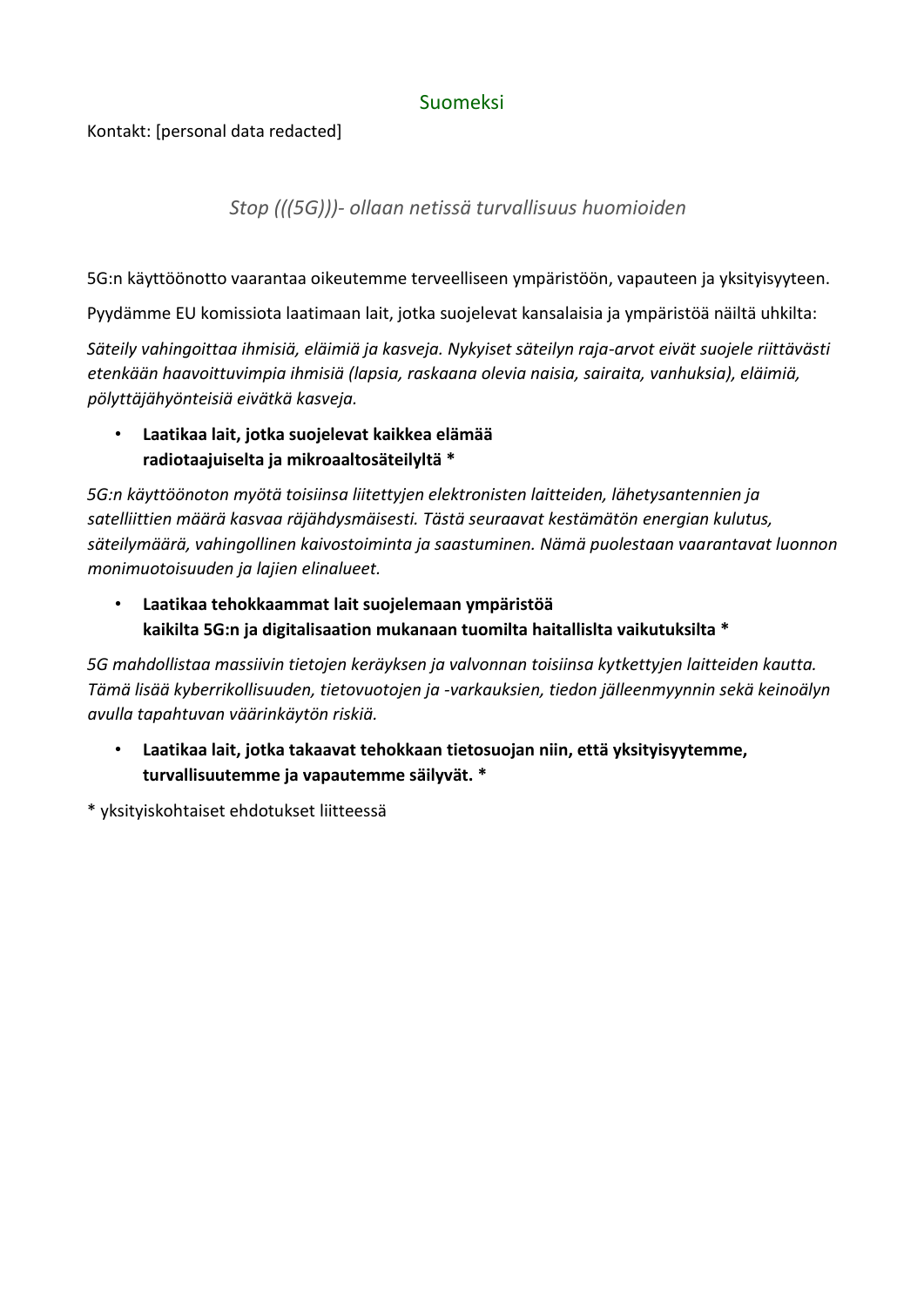#### Svenska

Kontakt: [personal data redacted]

#### *Stop (((5G))) - var uppkopplad men skyddad*

Införandet av 5G äventyrar våra rättigheter till en hälsosam miljö, frihet och integritet.

Vi uppmanar kommissionen att föreslå lagstiftning för att skydda medborgarna och miljön från dessa hot:

*Människor, fauna och flora skadas av strålning. Nuvarande exponeringsgränser ger otillräckligt skydd - särskilt för utsatta personer (som barn, gravida kvinnor, patienter, äldre), djur, pollinerande insekter och växter*

• **Stifta lagar för att skydda allt liv från radiofrekvens och mikrovågsstrålning \***

*Med utbyggnaden av 5G kommer mängden anslutna elektroniska enheter, antenner och satelliter att explodera. Detta resulterar i ohållbar energiförbrukning, strålningsutsläpp, skadlig gruvdrift och föroreningar, vilket kommer att äventyra biologisk mångfald och naturliga livsmiljöer.*

• **Stifta starkare lagar för att skydda miljön från alla skadliga effekter av 5G och digitalisering \***

*5G möjliggör massiv datainsamling och övervakning via sammankopplade enheter. Detta ökar risken för it -kriminalitet, dataläckage och stöld, återförsäljning av data och missbruk genom artificiell intelligens.*

- **Tillämpa säkert och effektivt dataskydd för att säkerställa vår rätt till integritet, säkerhet och frihet \***
- <span id="page-9-0"></span>\* detaljerade förslag i bilagan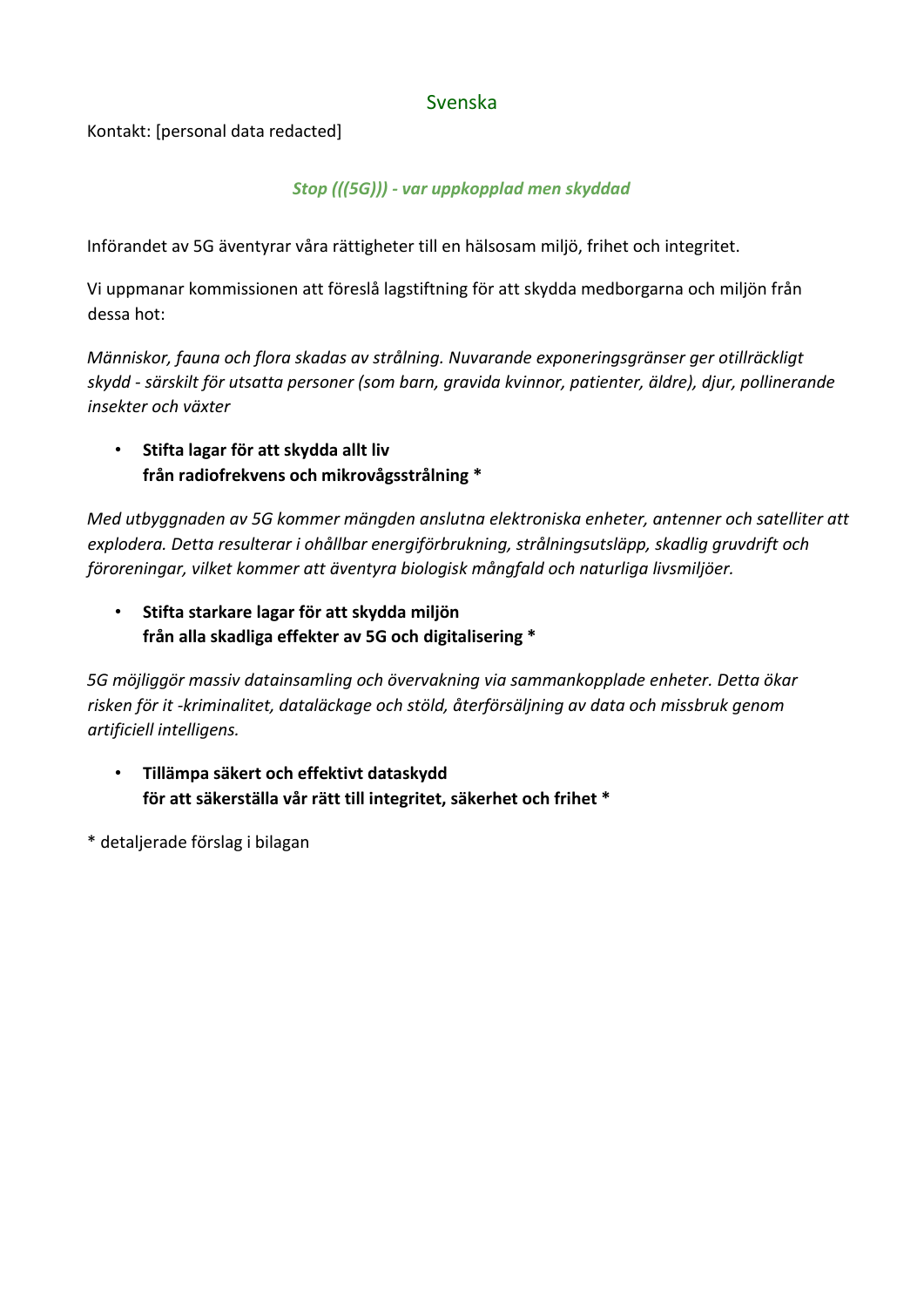#### Dansk

#### Kontakt: [personal data redacted]

#### *Stop (((5G))) - Stay Connected but Protected*

Udrulningen af 5G er til fare for vores rettigheder til et sundt miljø, vores frihed og privatliv. Vi opfordrer Kommissionen til at foreslå lovgivning, der kan beskytte borgerne og miljøet mod følgende trusler:

*Mennesker, fauna og flora tager skade af stråling. De nuværende grænseværdier for eksponering for mikrobølgestråling giver utilstrækkelig beskyttelse – især for børn, gravide, bestøvende insekter, dyr og planter* 

• **Vedtag regulering for at beskytte alt liv mod mikrobølgestråling \*** 

*Med 5G vil mængden af forbundne elektroniske enheder, antenner og satellitter eksplodere. Der vil føre til kraftig stigning i energiforbrug, stråling, skadelig minedrift og forurening, hvilket vil bringe biodiversiteten og naturlige levesteder i fare*

• **Vedtag stærkere regulering for at beskytte miljøet \***

*5G muliggør massiv dataindsamling og overvågning samt udgør en øget risiko for cyberkriminalitet, datalækage, tyveri, videresalg og misbrug af kunstig intelligens*

• **Iværksæt effektiv databeskyttelse for at sikre vores ret til privatliv, sikkerhed og frihed \***

*\* Konkrete forslag i bilaget*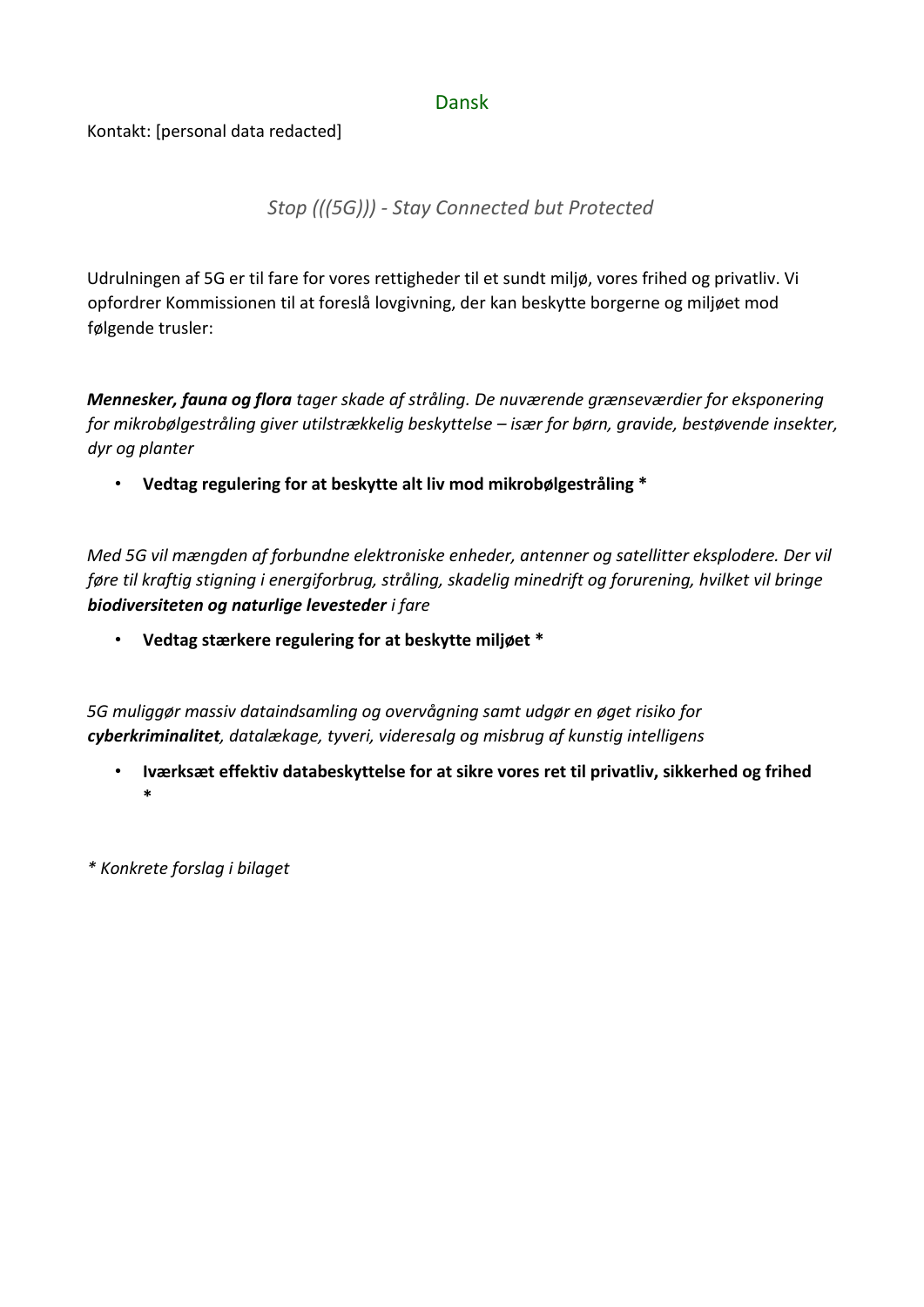#### Lengua Española

#### <span id="page-11-0"></span>Contacto:

Con el despliegue del 5G, están en juego nuestros derechos a un medio ambiente saludable, a la libertad y a la privacidad.

Pedimos a la Comisión que proponga leyes que protejan a la ciudadanía y al medio ambiente frente a las siguientes amenazas:

*Los seres humanos, los animales y las plantas están siendo dañados por la radiación de radiofrecuencias y de microondas. Los límites de exposición actuales no nos protegen – mucho menos a los niños, mujeres embarazadas, insectos polinizadores, animales y plantas.*

• **Queremos leyes que protejan la vida contra la radiación de radiofrecuencias y microondas \***

*Con el 5G se disparará la cantidad de dispositivos móviles, antenas y satélites, y con ellos el consumo de energía, la radiación ambiental, la minería y la contaminación insostenibles, poniendo en un peligro todavía mayor a la biodiversidad y a los ecosistemas.* 

• **Queremos leyes que protejan mejor el medio ambiente \***

*El 5G posibilita la recolección masiva de datos y la monitorización a través de los objetos conectados. También aumenta el riesgo de los ciberdelitos, de la filtración, robo y venta ilegal de datos, y del uso indebido de la inteligencia artificial.* 

• **Queremos una protección de datos efectiva que salvaguarde nuestra privacidad, seguridad y libertad \***

*\* Propuestas concretas en anexo*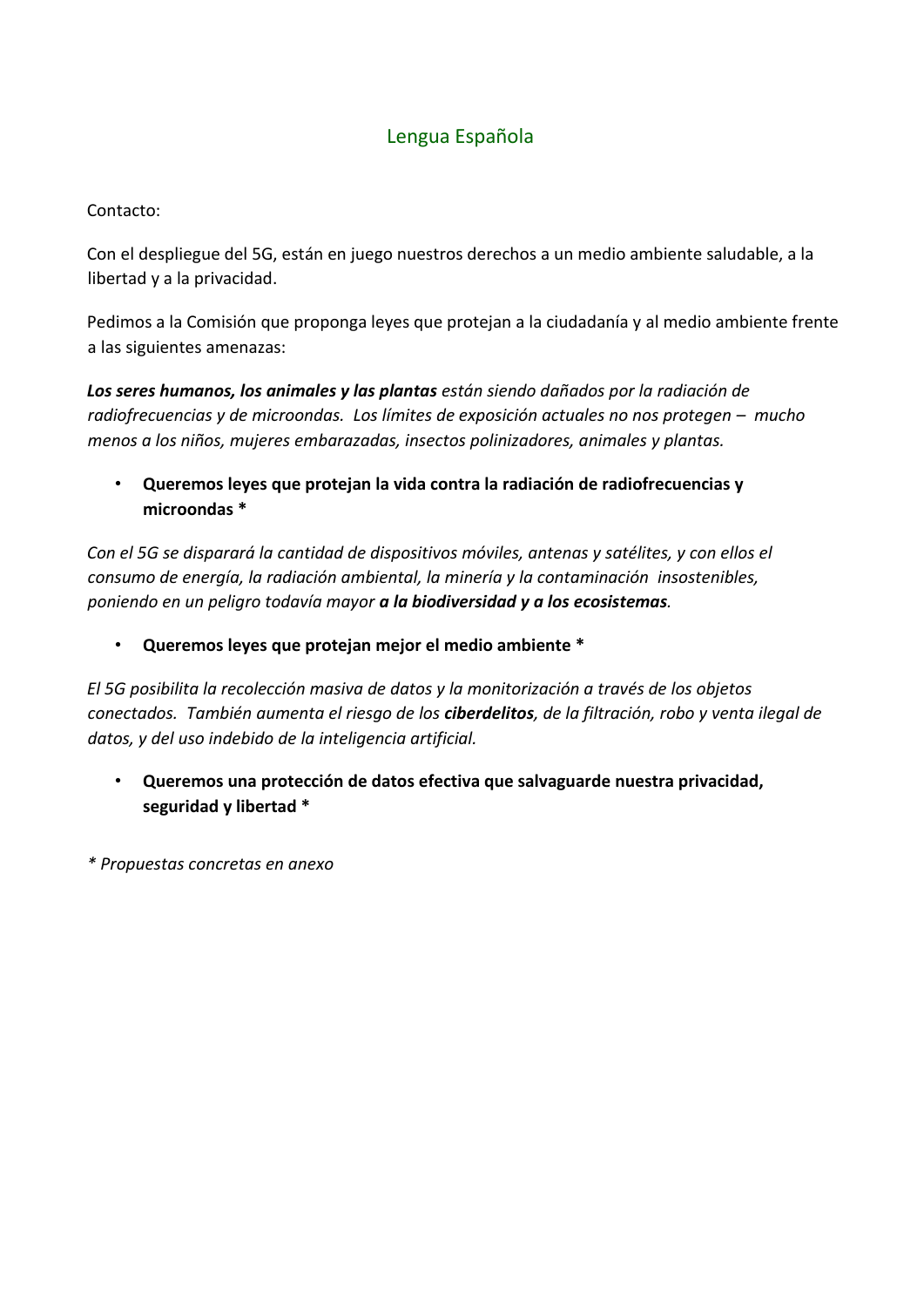#### Dutch

<span id="page-12-0"></span>Contact: [personal data redacted]

De uitrol van 5G brengt onze rechten op een gezond milieu, vrijheid en privacy in gevaar.

Wij roepen de Commissie op wetgeving voor te stellen die burgers en het milieu tegen deze gevaren beschermt:

*Mensen, fauna en flora ondervinden schade van straling. De huidige blootstellingslimieten bieden onvoldoende bescherming- vooral voor kwetsbare mensen (zoals kinderen, zwangere vrouwen, patiënten, ouden van dage) dieren, bestuivende insecten en planten*

• **Maak regelgeving om al het leven te beschermen tegen radiofrequete en microgolfstraling \***

*Met 5G zal het aantal aangesloten elektronische apparaten, antennes en satellieten explosief toenemen. Dit zal leiden tot een onhoudbaar energieverbruik, stralingsemissies, schadelijke mijnbouw en vervuiling hetgeen de biodiversiteit en natuurlijke habitats in gevaar zal brengen.* 

• **Maak strengere regelgeving om het milieu te beschermen tegen de impact van 5G en digitalisering \***

*5G maakt massale verzameling en bewaking door aangesloten objecten mogelijk. Dit zal het risico voor cybercriminaliteit, datalekken, diefstal, wederverkoop en misbruik van kunstmatige intelligentie verhogen.*

• **Maak regelgeving voor effectieve databescherming ten einde onze privacy, veiligheid en vrijheid te waarborgen\***

<span id="page-12-1"></span>*\* Concrete voorstellen in de annex*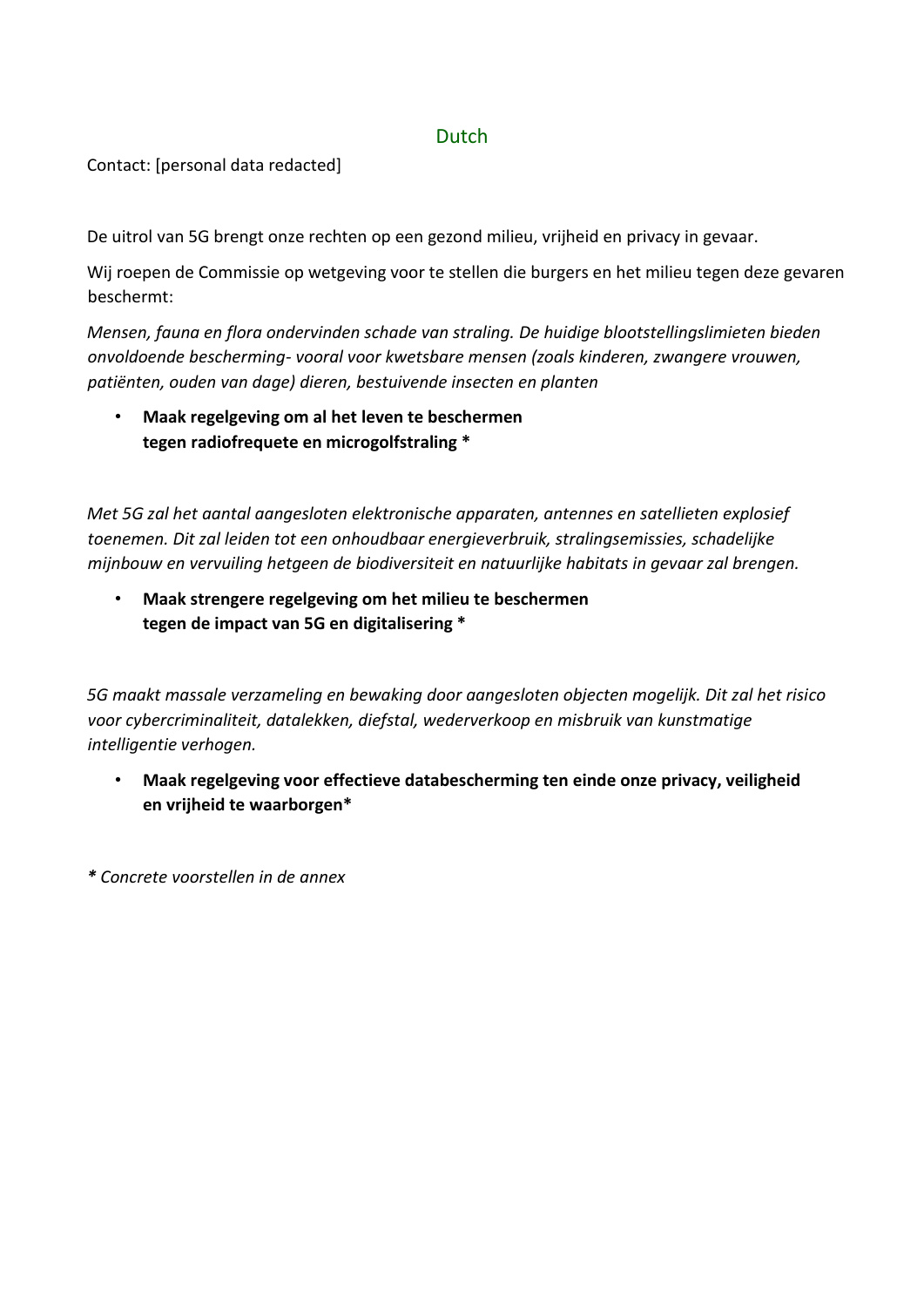#### Magyar nyelv

Kapcsolat: [personal data redacted]

Az 5G telepítés veszélyezteti az egészséges környezethez, a szabadsághoz és a magánélethez való jogainkat.

Felszólítjuk a Bizottságot, hogy tegyen javaslatot jogszabályra, amely megvédi a polgárokat és a környezetet az alábbi fenyegetések ellen:

*Az embereket, az állatvilágot és a növényvilágot károsítja a sugárzás. A jelenlegi rádiófrekvenciás és mikrohullámú sugárterhelési határértékek nem nyújtanak megfelelő védelmet , elégtelenekkülönösen a veszélyeztetett emberek (gyermekek, terhes nők, betegek, idős), állatok, beporzó rovarok és növények számára*

• **Rendelkezzen az élet védelme érdekében a rádiófrekvenciától és a mikrohullámú sugárzástól \***

*Az 5G-vel a csatlakoztatott elektronikus eszközök, antennák és műholdak mennyisége felrobban. Fenntarthatatlan energiafogyasztás, sugárterhelés, káros bányászat és szennyezés következik, ami veszélyezteti a biológiai sokféleséget és a természetes élőhelyeket*

• **Rendelkezzen szigorúbb szabályozással a környezet védelme érdekében az 5G és a digitalizáció összes hatásától \***

*Az 5G lehetővé teszi a tömeges adatgyűjtést és megfigyelést összekapcsolt objektumok által. Ez jelentősen növeli a számítógépes bűnözés, az adatszivárgás, a lopás, a viszonteladás és a mesterséges intelligencia visszaélések kockázatát.*

• **Rendelkezzen a hatékony adatvédelem biztosításával a magánéletünk, biztonságunk és szabadságunk érdekében \***

<span id="page-13-0"></span>*\* Konkrét javaslatok a mellékletben*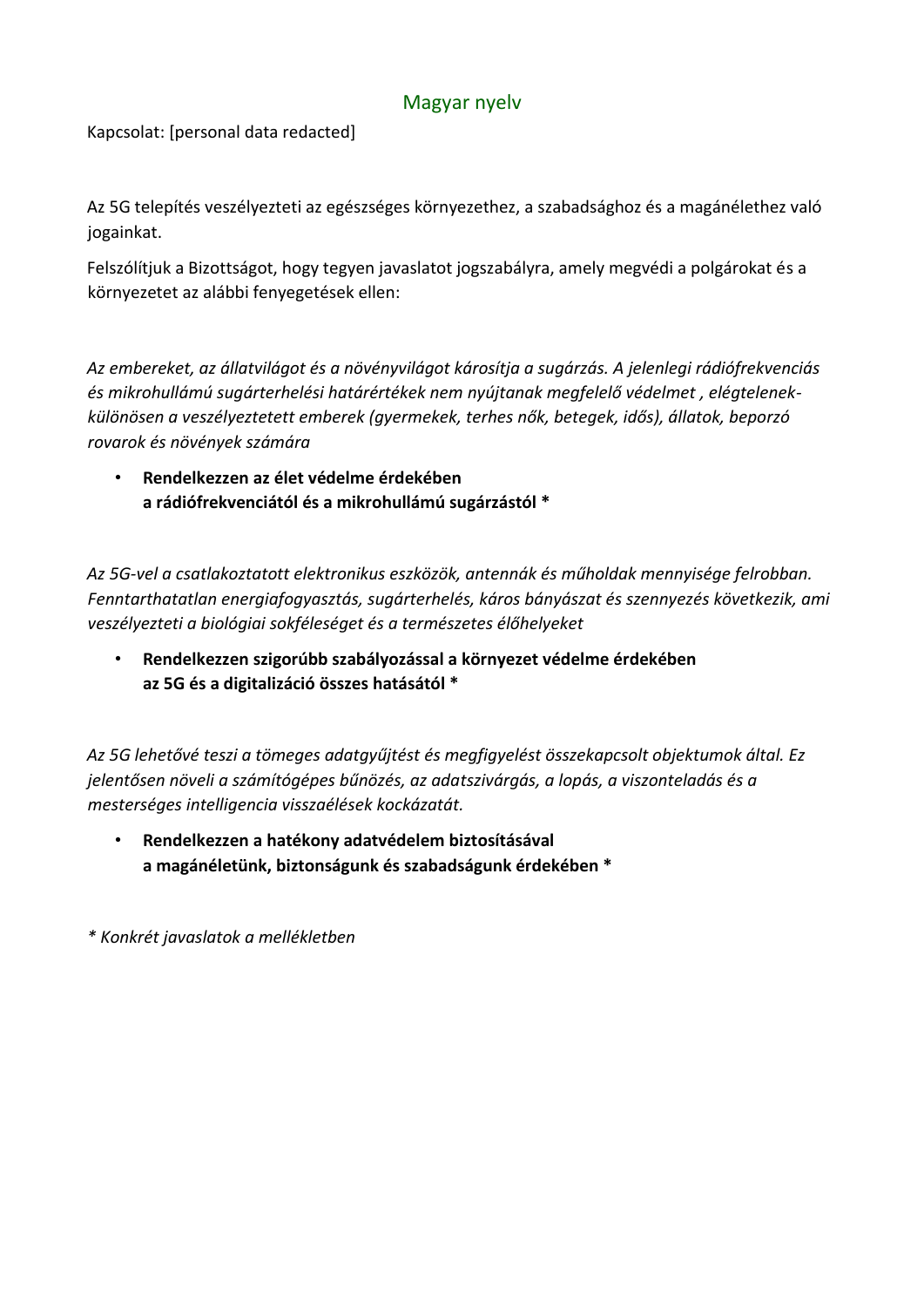#### Hrvatski jezik

Kontakt: [personal data redacted]

*Zaustavimo (((5G))) – Ostanimo povezani ali zaštićeni*

Uspostavljanje 5G krši naša prava na zdravi okoliš, slobodu i privatnost.

Zahtijevamo od Komisije da predloži zakon o zaštiti građana i okoliša od ovih prijetnji:

*Ljudi, flora i fauna trpe štetu od zračenja. Trenutne granice izloženosti ne pružaju dovoljnu zaštitu – posebno za ranjive ljude (kao što su djeca, trudnice, bolesnici, starije osobe) te životinje, insekti oprašivači i biljke*

• **Donijeti zakon o zaštiti svih oblika života od radio frekventnog i mikrovalnog zračenja\***

*Sa 5G, količina povezanih elektronskih uređaja, antena i satelita će se značajno povećati. Neodrživa potrošnja energije, emisije zračenja, štetno rudarenje i zagađenje koje će slijediti će ugroziti bioraznolikost i prirodna staništa*

• **Donijeti zakon o snažnijoj regulaciji za zaštitu okoliša od svih utjecaja 5G i digitalizacije\***

*5G omogućava masovno prikupljanje podataka i nadzor pomoću povezanih uređaja. To će povećati rizik od internet kriminala, curenja informacija, krađa, preprodaje i zloupotrebe umjetne inteligencije*

• **Donijeti zakon o učinkovitoj zaštiti podataka kako bi se sačuvala naša privatnost, sigurnost i sloboda\*** 

<span id="page-14-0"></span>\* posebni prijedlozi su u dodatku